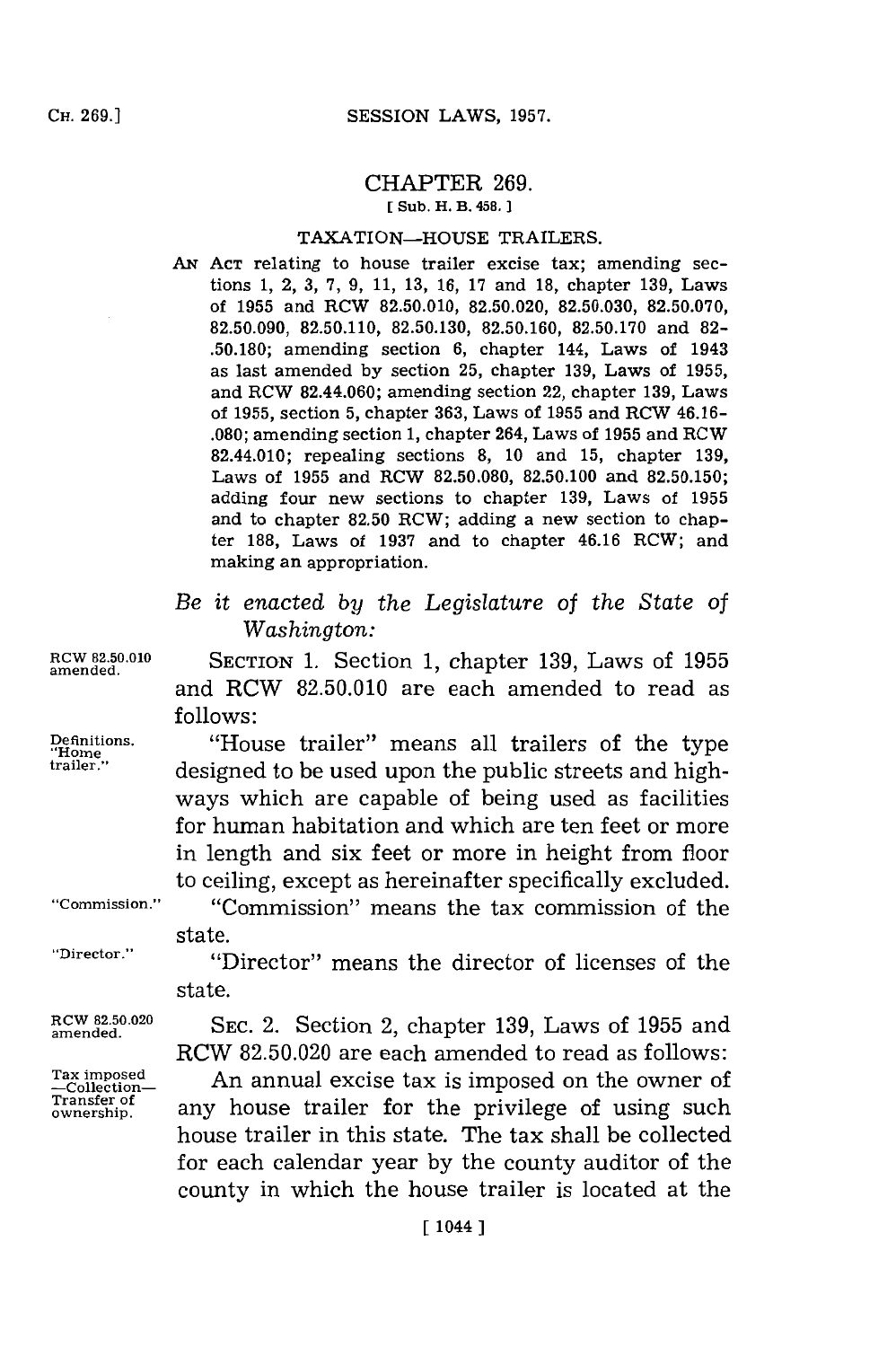time payment is made and shall be due on and after January 1st or on the date the house trailer is first purchased or brought into this state, and paid on or before March 31st of each calendar year or thirty days after the house trailer is first purchased or brought into this state, whichever is later. No additional tax shall be imposed under this chapter upon any house trailer upon the transfer of ownership thereof, if the tax imposed **by** this chapter with respect to such house trailer has already been paid for the calendar year or fractional part thereof in which such transfer occurs.

SEC. 3. Section 3, chapter 139, Laws of 1955 and  $_{\text{amended.}}^{\text{RCW 82.50.030}}$ RCW **82.50.030** are each amended to read as follows:

The rate and measure of tax imposed by this  $_{\text{mum payabl}}^{\text{Rate}-\text{Min}-}$ chapter for each year shall be one percent of the fair  $\frac{F}{\text{amol}}$ market value of the house trailer, as determined in the manner provided in this chapter: *Provided,* That **Proviso.** upon house trailers upon which a tax is due for the first time in this state after March 31st and before July 1st, the excise tax for such year shall be reduced **by** one-fourth thereof; that upon house trailers upon which the tax hereunder is due for the first time after June 30th and before October 1st, the excise tax shall be reduced **by** one-half thereof; and that upon house trailers upon which the tax hereunder is due for the first time after September 30th, the excise tax shall be reduced **by** three-fourths thereof: *Provided further,* That the minimum amount of tax **Proviso.** payable shall be one dollar.

SEC. 4. Section 7, chapter 139, Laws of 1955 and RCW 82.50.070 RCW **82.50.070** are each amended to read as follows:

The county auditor upon payment of the tax  $T_{\text{License plate}}^{\text{Tax receipt}-}$ hereunder shall issue a receipt which shall include  $R_{\text{records}}^{isued-}$ such information as may be required **by** the director, including the name of the taxpayer, and a description of the house trailer, which receipt shall be printed **by** the department of licenses in such form as it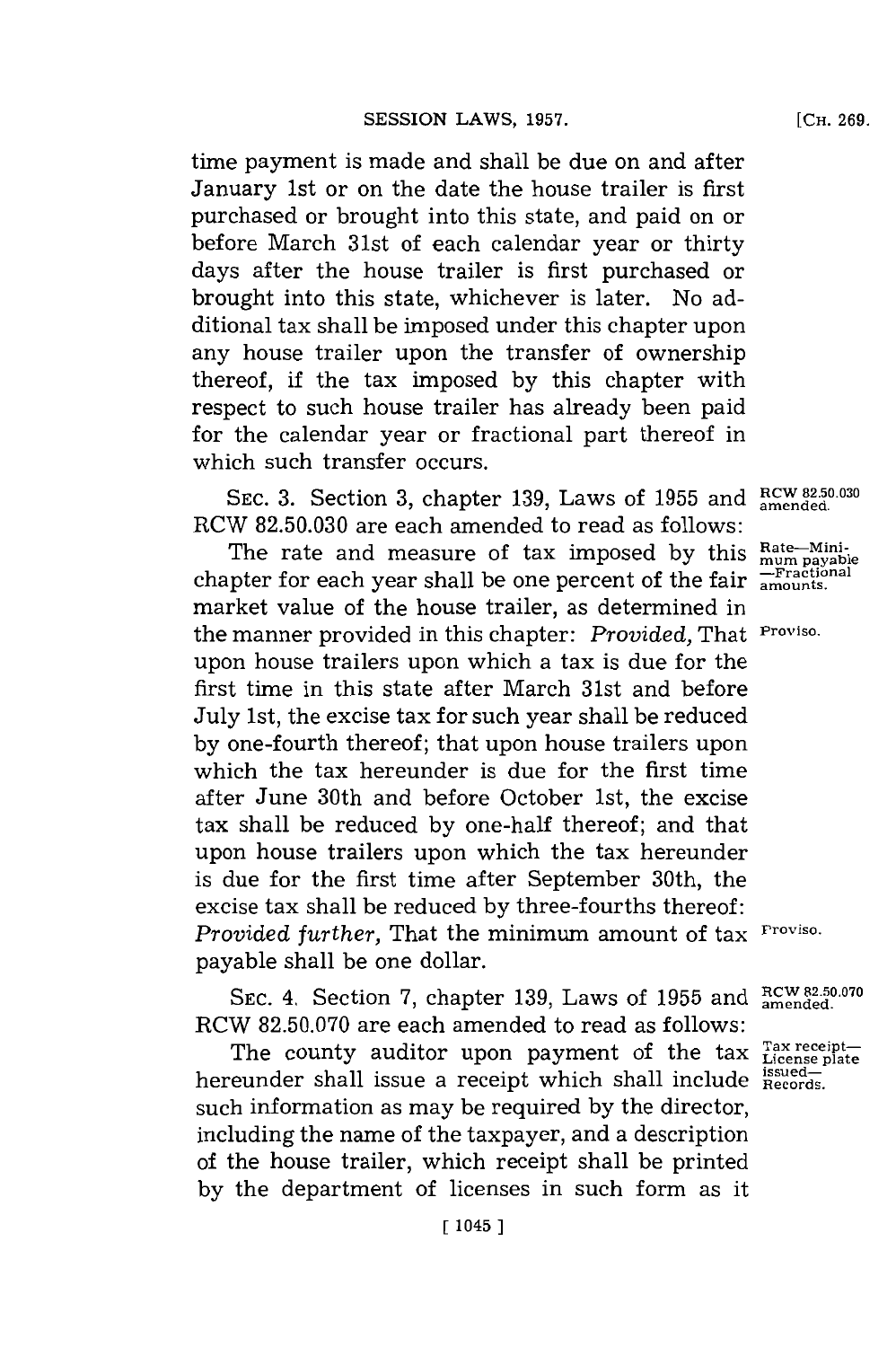# **CH. 69.]SESSION** LAWS, **1957.**

**CH. 269.]**

House trailer deems proper and furnished by the department to<br> **Example** Tax receipt<sup>t</sup> the various county auditors of the state. The county issued-<br> **Records.** auditor shall keep a record of the excise taxes paid auditor shall keep a record of the excise taxes paid hereunder during the calendar year under the name of owners of house trailers, listed alphabetically.

> In addition thereto the county auditor shall issue a license plate and register the house trailer under the provisions of chapter 46.16 RCW and shall collect the additional fees therein provided.

**New section.** SEC. **5.** There is added to chapter **139,** Laws of **1955** and to chapter **82.50** RCW a new section to read as follows:

Licensed **House trailers taxed and licensed under the pro-**<br>
trailers may use public visions of this chapter shall be entitled to the use of highways. visions of this chapter shall be entitled to the use of the public streets and highways subject to the provisions of the motor vehicle laws of this state except as herein otherwise provided.

**RCW 82.50.110 SEC. 6.** Section **11,** chapter **139,** Laws of **1955** and RCW **82.50.110** are each amended to read as follows:

> If any excise tax due hereunder is not paid when due and payable, the county auditor shall collect in addition to the sum herein, a penalty of three dollars and, in addition, the unpaid tax shall bear interest at the rate of six percent per annum. from the time such tax is due and payable.

> The tax hereunder shall be a specific lien on the house trailer from and after the date it first becomes due hereunder, and shall include all charges authorized **by** this chapter, which lien shall have priority to and be fully paid and satisfied before any recognizance, mortgage, judgment, debt, obligation or responsibility to or with which the house trailer may become charged or liable, after the effective date of this act, and no sale or transfer of any house trailer shall in any way affect the lien for such excise tax upon the house trailer.

**amended.**

**Late payments -Penalty-Lien.**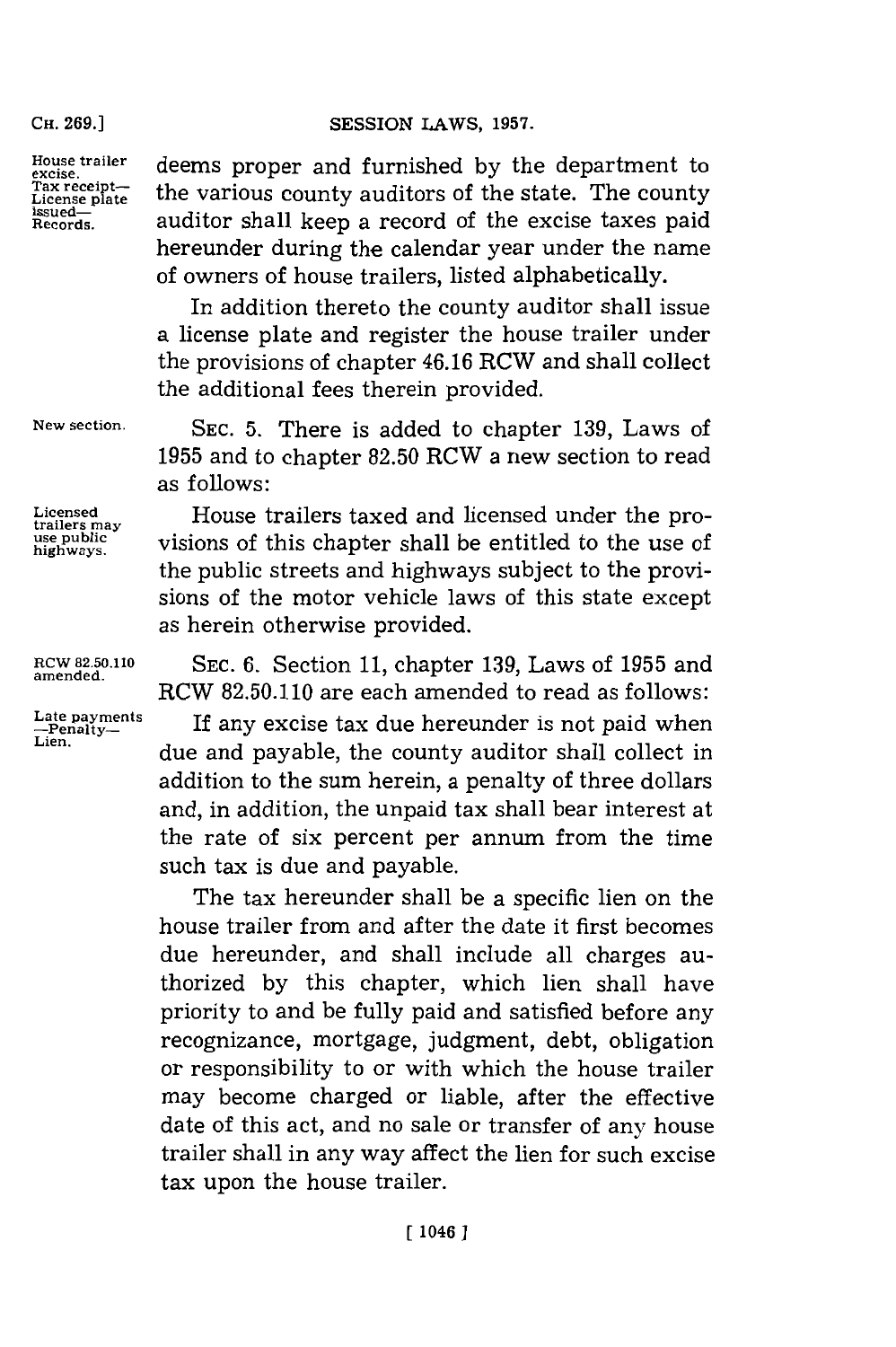SEC. 7. Section 13, chapter 139, Laws of 1955 and RCW 82.50.130 RCW **82.50.130** are each amended to read as follows:

When notified by the director that the excise tax  $\sum_{\text{Distrant}}^{\text{Deling}}$ is delinquent on any house trailer, the sheriff shall personally serve the owner in the manner provided for service of summons in civil actions or post thereon in a conspicuous place, a notice of delinquency, supplied **by** the director, which shall contain a description of the house trailer, the amount of excise tax due, together with accrued interest, the penalty and the sheriff shall add thereto his fee for service or posting of the notice, which shall be the same as for the service of summons in a civil action, with fees for mileage based on the number of miles from the county seat of the county to the location of the house trailer, and the name of the owner or reputed owner, if such is known. Thereafter, the sheriff may without further demand or notice, distrain the house trailer for the payment of tax, together with the penalty and accrued interest, and the costs and fees.

If he shall determine that it is reasonably impracticable to take manual possession of the house trailer, it shall be deemed to have been distrained and taken into possession when the sheriff posts thereon in a conspicuous place, a notice in writing reciting that he has distrained such house trailer, describing it and giving the name of the owner or reputed owner, if such is known, the amount of the tax due, together with the penalty, accrued interest, costs and fees, and the time when and the place where the sale, as hereinafter provided, shall be made.

The director shall forward **by** registered or certified mail a copy of the notice of delinquency herein provided to the legal owner recorded with the director pursuant to chapter 46.12 RCW.

**[CH. 269.**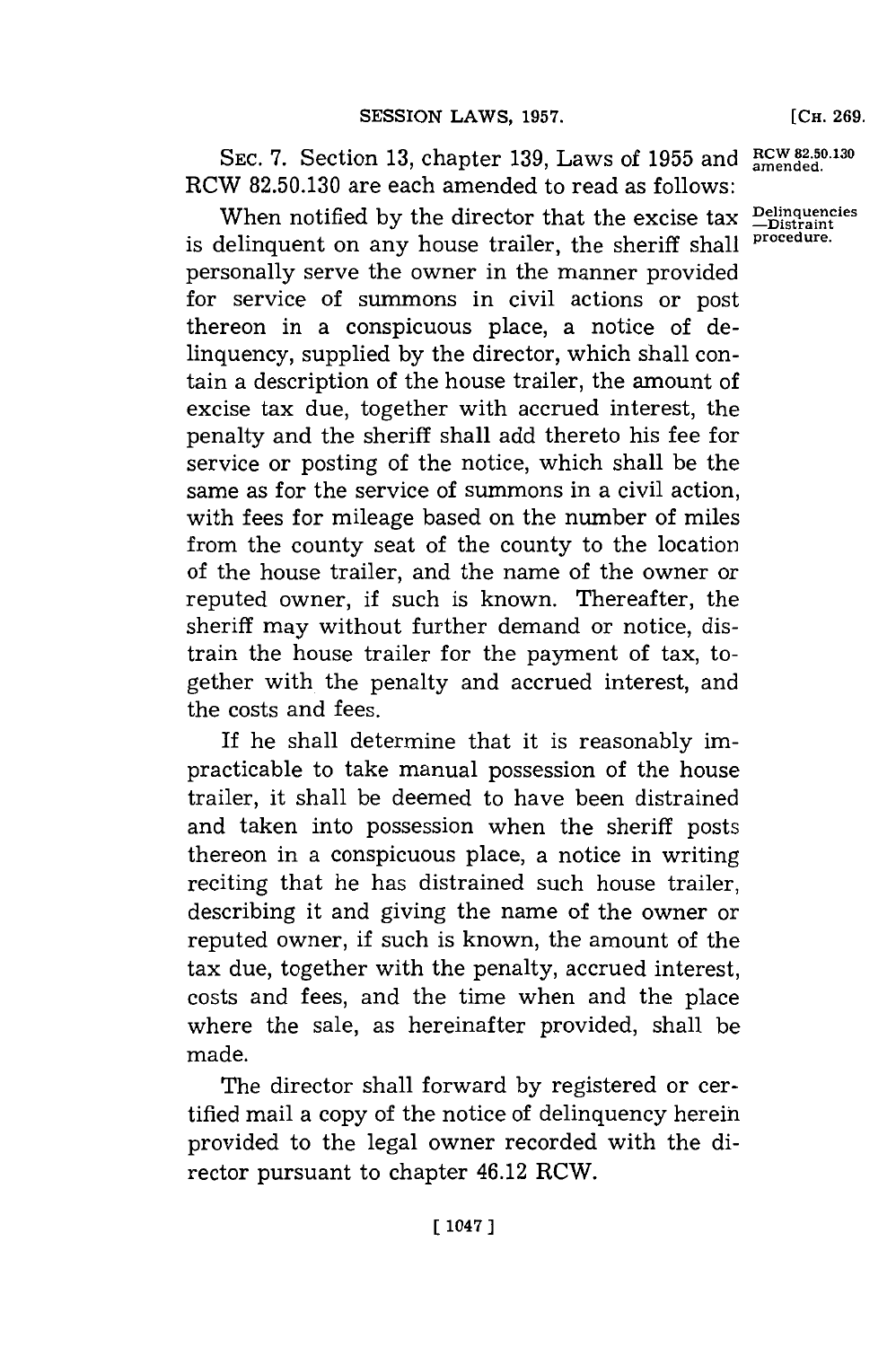**CH. 269.]**

**RCW 82.50.180 amended.**

**House trailer excise. Exemp- tions.**

**SEC. 8.** Section **18,** chapter **139,** Laws of **1955** and RCW **82.50.180** are each amended to read as follows:

The following house trailers are specifically exempted from the operation of this chapter:

**(1)** Any unoccupied house trailer when it is part of an inventory of house trailers held for sale **by** a manufacturer or dealer in the course of his business.

(2) **A** house trailer owned **by** any government or political subdivision thereof.

**(3) A** house trailer owned **by** a nonresident and currently licensed in another state, unless such house trailer shall remain in this state for a period of ninety days or more during the calendar year.

(4) House trailers eligible to be used under a set of dealer's license plates, and taxed under RCW 82.44.030 while so eligible.

**(5) A** house trailer which has substantially lost its identity as a vehicle **by** virtue of being permanently fixed in location upon the land **by** foundation, attached structures and fixed pipe connections with sewer, water or other utilities.

6 SEc. **9.** Section **16,** chapter **139,** Laws of **1955** and CW **82.50.160** are each amended to read as follows:

There is hereby created a fund to be known as the mobile home excise fund. The county auditor shall regularly, when remitting motor vehicle excise taxes, pay to the director the excise taxes collected under this chapter, which shall be forwarded to the state treasurer and **by** him credited to the mobile home excise fund.

**SEC. 10.** Section **17,** chapter **139,** Laws of **1955** and RCW **82.50.170** are each amended to read as **follows:**

In case a claim is made **by** any person that he has erroneously paid the tax or a part thereof or any charge hereunder, he may apply in writing to the director for a refund of the amount of the claimed

**Vetoed.**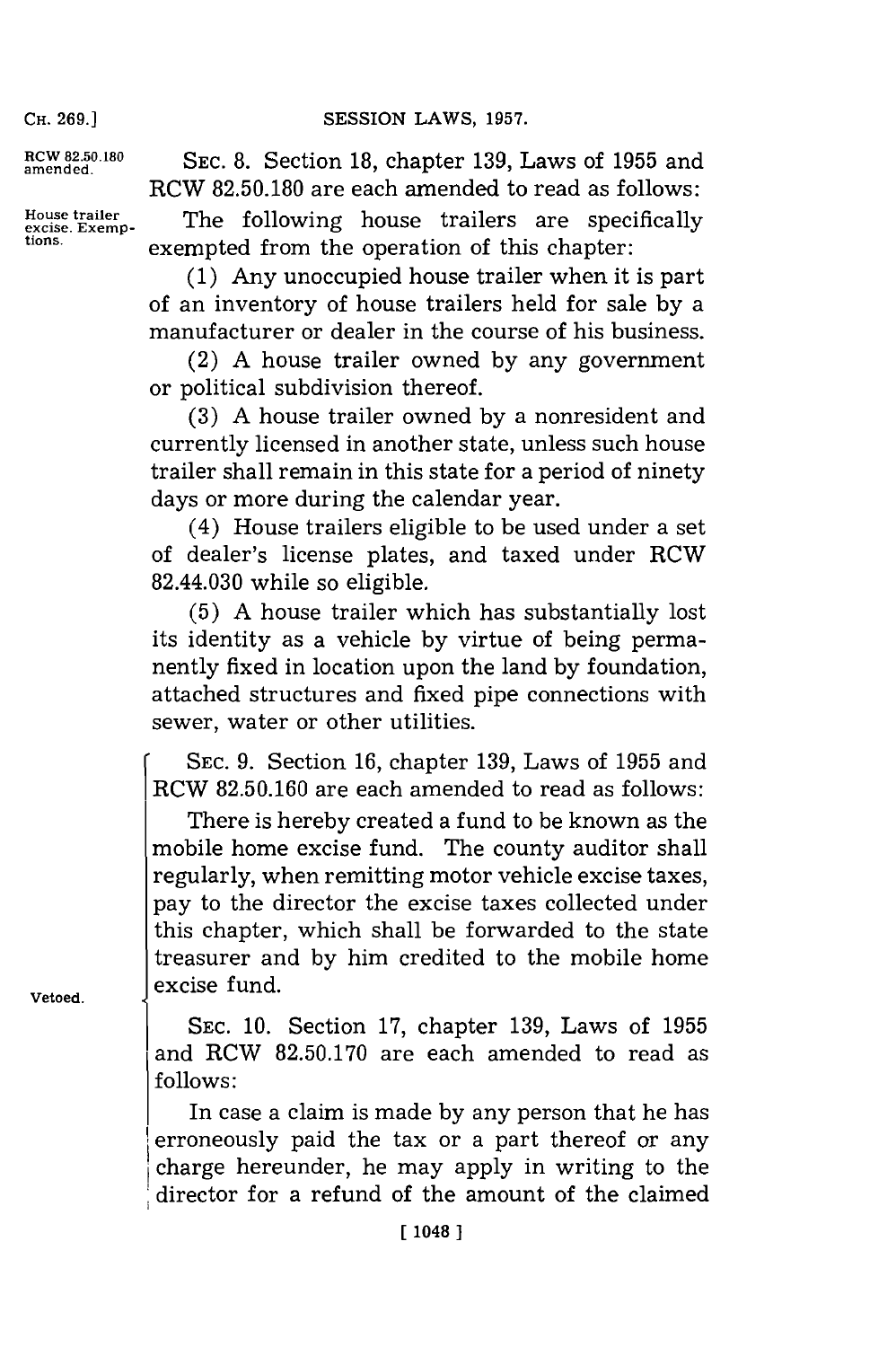erroneous payment within ninety days of the time of payment of the tax on such a form as is prescribed **by** the director. The director shall review such application for refund, and, if he determines that an erroneous payment has been made **by** the taxpayer, he shall certify the amount to be refunded to the state treasurer that such person is entitled to a refund  $\bigcup_{\text{vetoed}}$ in such amount, and the treasurer shall make such approved refund herein provided for from the mobile home excise fund and shall mail or deliver the same to the person entitled thereto.

Any person making any false statement in the affidavit herein mentioned, under which he obtains any amount of refund to which he is not entitled under the provisions of this section, shall be guilty of a gross misdemeanor.

**SEC. 11.** Section **9,** chapter **139,** Laws of **1955** and RC **82.50.090** RCW **82.50.090** are each amended to read as follows:

It shall be unlawful for the county auditor or any  $\frac{\text{Unlawful}}{\text{issuance of}}$ person to issue a receipt hereunder to any person  $P_{\text{penalty}}^{\text{receipt}}$ without collecting the amount of the excise tax due thereon under the provisions of this chapter and any violation of this section shall constitute a gross misdemeanor.

**SEC.** 12. There is added to chapter **139,** Laws of **New section. 1955** and chapter **82.50** RCW a new section to read as follows:

The director or his authorized representative shall **Right of entry,** have power to enter at reasonable times all trailer **records.** parks and other areas where house trailers are parked for the purpose of determining whether or not the tax herein prescribed has been paid. The records required to be kept under RCW 19.48.020 shall be open to inspection **by** the director or his representative.

SEC. **13.** There is added to chapter **139,** Laws of **New section. 1955** and to chapter **82.50** RCW a new section to read as follows: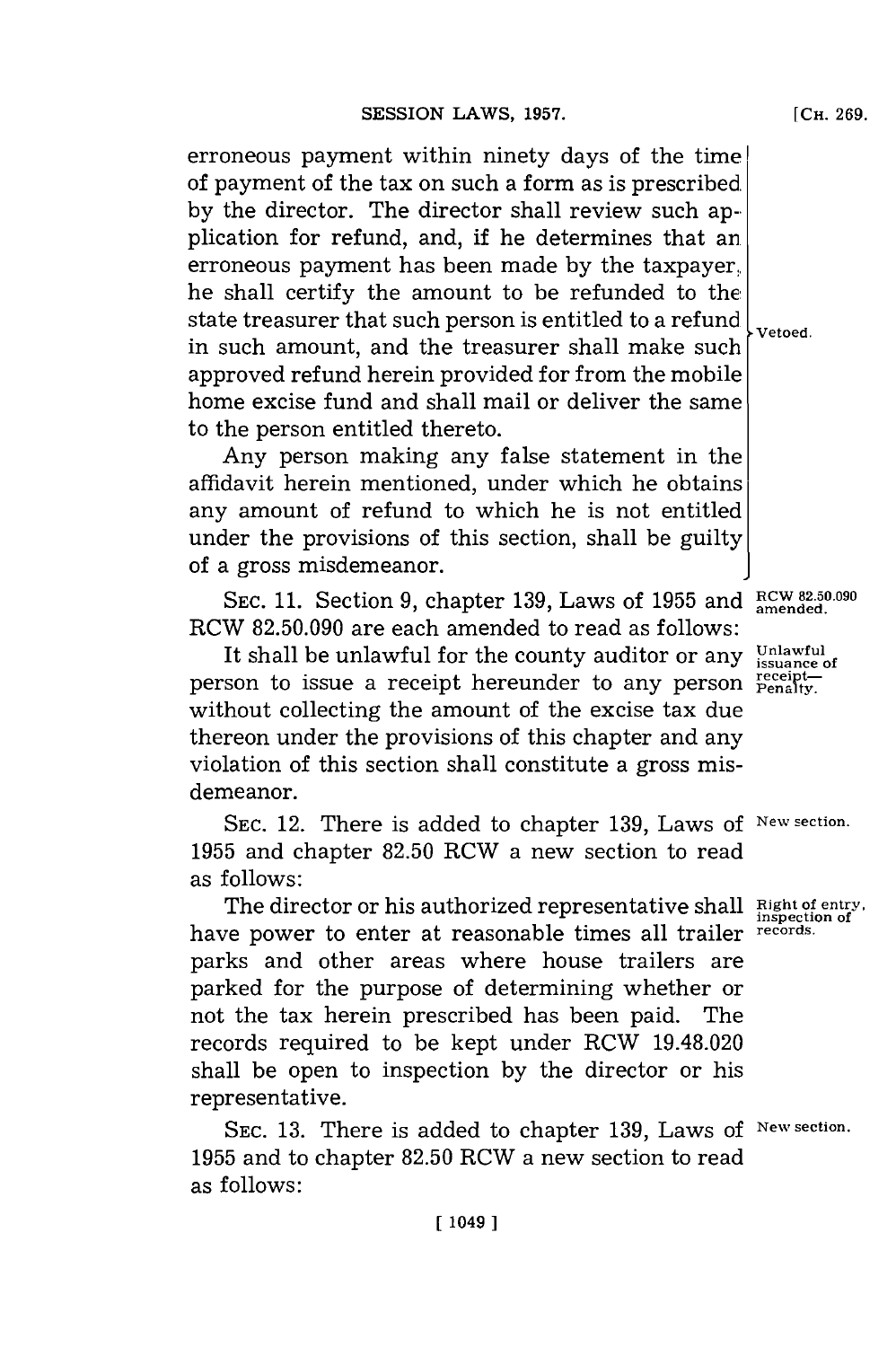#### **SESSION LAWS, 1957.**

**CH. 269.]**

**Notice of de-**<br>linquency.

House trailer **Onor before the fifteenth day of February o** House trailer **Contentional Content- Content- Content-** <br> **Contents- contents- each** calendar year, the director shall cause to be mailed to the owners of house trailers, of record, notice of the amount of tax payable during the calendar year. Said notice shall contain a legal description of the house trailer, prominent notice of penalties, due dates, and such other information as may be required **by** the director. If the tax is not paid within thirty days of the date payable, the director shall issue a notice of delinquency which may be mailed to the trailer owner, which notice shall advise of the delinquency, and demand immediate payment. If payment is not made within thirty days of the issuance of said notice, the director shall forward a notification of delinquency to the county sheriff of the county wherein the trailer is located, requesting distraint of said trailer.

> **SEC.** 14. There is added to chapter **139,** Laws of **1955** and chapter **82.50** RCW a new section to read as follows:

From the first day of the months January, April, July and October of each year, the state treasurer shall make the following apportionment distribution of all moneys remaining in the mobile home excise fund: Five percent thereof shall be credited and transferred to state general fund; seventeen percent **Vetoed. l** thereof shall be paid to cities and towns in proportions and for the purposes hereinafter set forth; seventy-eight percent thereof shall be credited and transferred to the various counties in the proportions and for the purposes hereinafter set forth.

> The amount payable to cities and towns shall be apportioned among the several cities and towns within the state ratably on the basis of population according to the latest federal census. The state treasurer shall ascertain as of the first day of January of each year whether, subsequent to the latest federal decennial census, any official estimate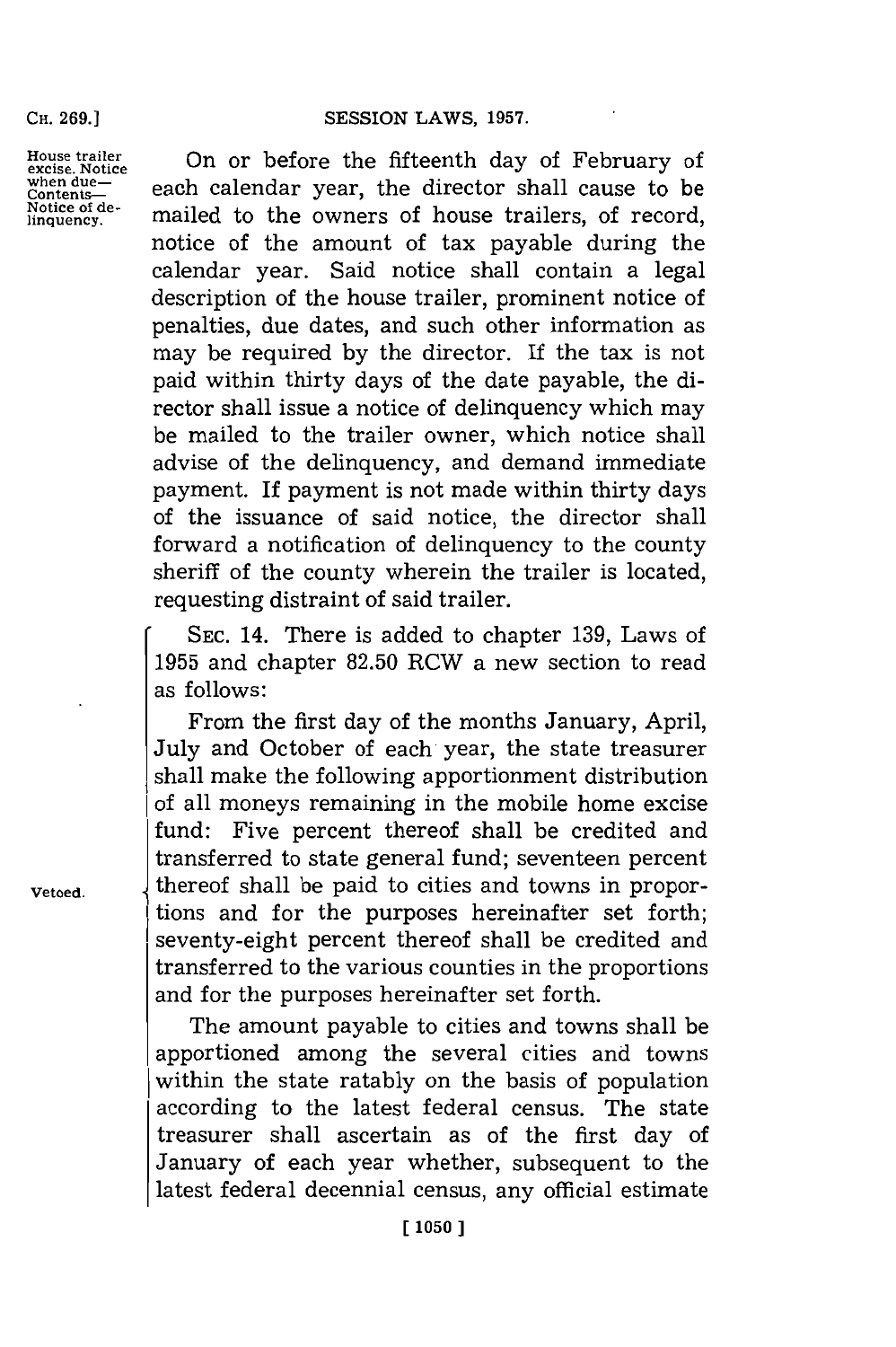of the population of any city or town in this state has been made **by** the federal bureau of census, and if any such estimate has been made, the latest of such estimates for any city or town shall be used in apportioning instead of the population shown in such regular census, and the apportionment so ascertained as of the first day of January of each year shall be used **by** the treasurer throughout the calendar year.

When apportioned, the amount payable to each such city and town shall be transmitted to the city treasurer thereof, and shall be utilized **by** such city or town for the purposes of police and fire protection and the preservation of the public health therein and not otherwise. In case it be adjudged that the revenue derived from the excise tax imposed **by** this chapter cannot be lawfully apportioned or dis- vetoed. tributed to cities and town, all moneys directed **by** this section to be apportioned and distributed to cities and towns shall be credited and transferred to the state general fund.

The amounts payable to the various counties shall be apportioned among the counties within the state ratably on the basis of the number of house trailers, paying the tax herein imposed according to information supplied **by** the director of licenses. Said sums shall be credited **by** the various county treasurers to the county current school fund, in addition to all other revenue so credited and may be allocated **by** each county superintendent of schools on the basis of the number of students domiciled in trailers in each school district.

SEC. 15. Section 6, chapter 144, Laws of 1943, as  $\frac{RCW82.44.060}{amended.}$ last amended **by** section **25,** chapter **139,** Laws of **1955** and RCW 82.44.060 are each amended to read as follows:

The excise tax hereby imposed shall be due and payable to the county auditor at the time of registration of a motor vehicle. Whenever an application is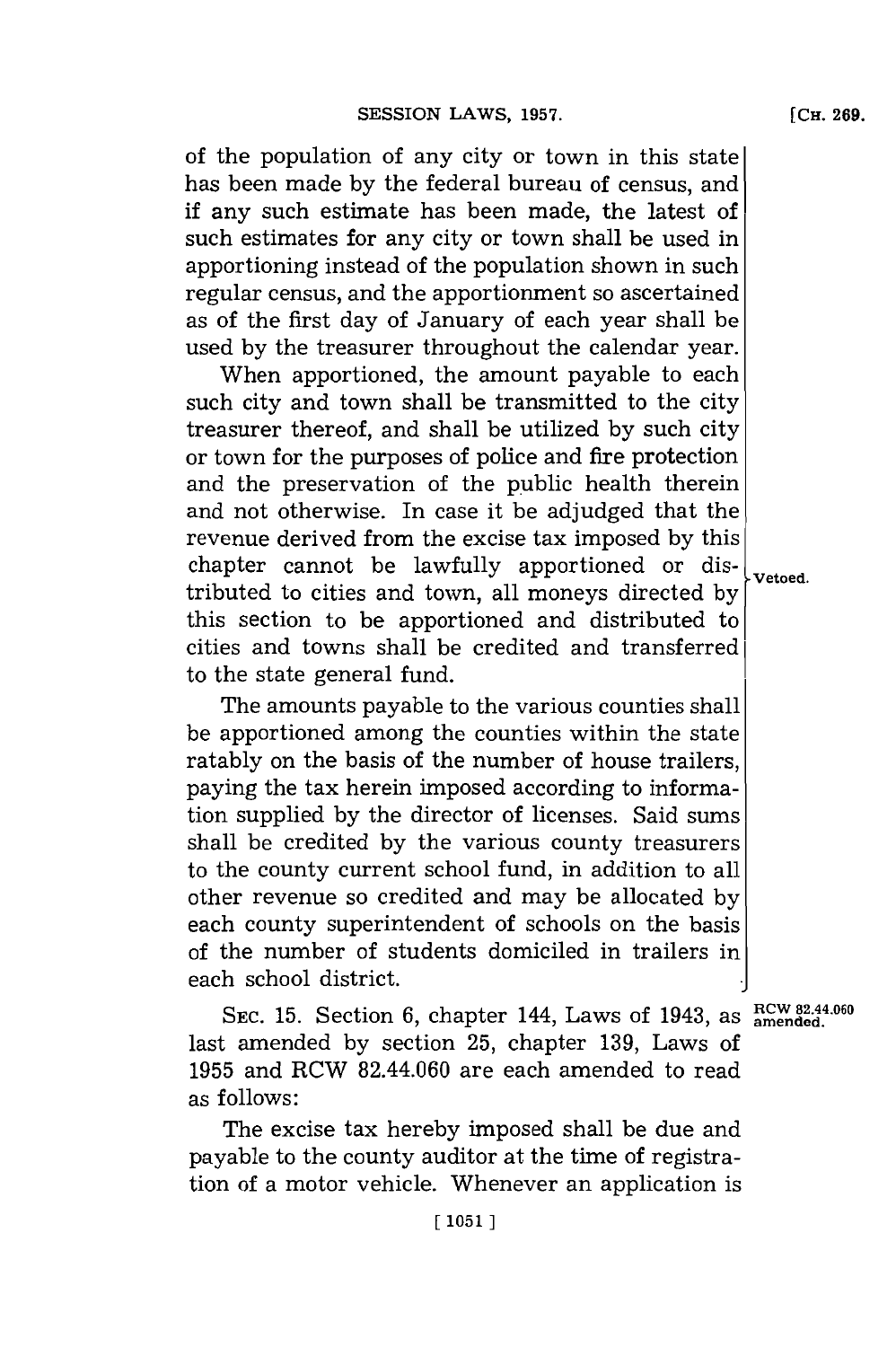#### SESSION LAWS, 1957.

**CH. 269.1**

Motor vehicle **made to the auditor for a license for a motor vehicle**<br>**Excise.**<br>**Payment of tax** he shall collect in addition to the amount of the Payment of tax he shall collect, in addition to the amount of the fractional statement of the amount of the careign for imposed for fractional license fee, the amount of the excise tax imposed  $\frac{1}{2}$  for  $\frac{1}{2}$  over**fer of owner- ship, by** this chapter, and no dealer's license or license plates, and no license or license plates for a motor vehicle shall be issued unless such tax is paid in full. The excise tax hereby imposed shall be collected for **Proviso,** each calendar year: *Provided,* That upon motor vehicles licensed for the first time in this state after March 31st the excise tax for such year shall be reduced **by** one-fourth thereof, upon vehicles licensed for the first time in this state after June 30th the excise tax shall be reduced **by** one-half thereof and upon vehicles licensed for the first time in this state after September 30th the excise tax shall be reduced **Proviso, by** three-fourths thereof: *Provided further,* That the tax shall in no case be less than one dollar.

> No additional tax shall be imposed under this chapter upon any vehicle upon the transfer of ownership thereof if the tax imposed with respect to such vehicle has already been paid for the year or fraction of a year in which transfer of ownership occurs.

> > **Note: See also section 11, chapter 261, Laws of 1957.**

**New section. SEC. 16.** There is added to chapter **188,** Laws of **1937** and chapter 46.16 RCW a new section to read as follows:

**Hiouse trailer** In lieu of the fee provided in RCW **46.16.060** house **latageers** shall be licensed for the sum of three dollars.

**amended. SEC. 17.** Section 22, chapter **139,** Laws of **1955,** section **5,** chapter **363,** Laws of **1955** and RCW 46.16- **.080** are each amended to read as follows:

Fixed load<br>machines-<br>Fee in lieu. **16 16 070 on 16 16 072** thene shell be collected a foo **Fee in Ieu. 46.16.070** or **46.16.072** there shall be collected a fee of five dollars on any motor truck, truck tractor, trailer or semitrailer used only for the purpose of transporting any well drilling machine, air compressor, rock crusher, conveyor, hoist, wrecker, donkey engine, cook house, tool house, bunk house,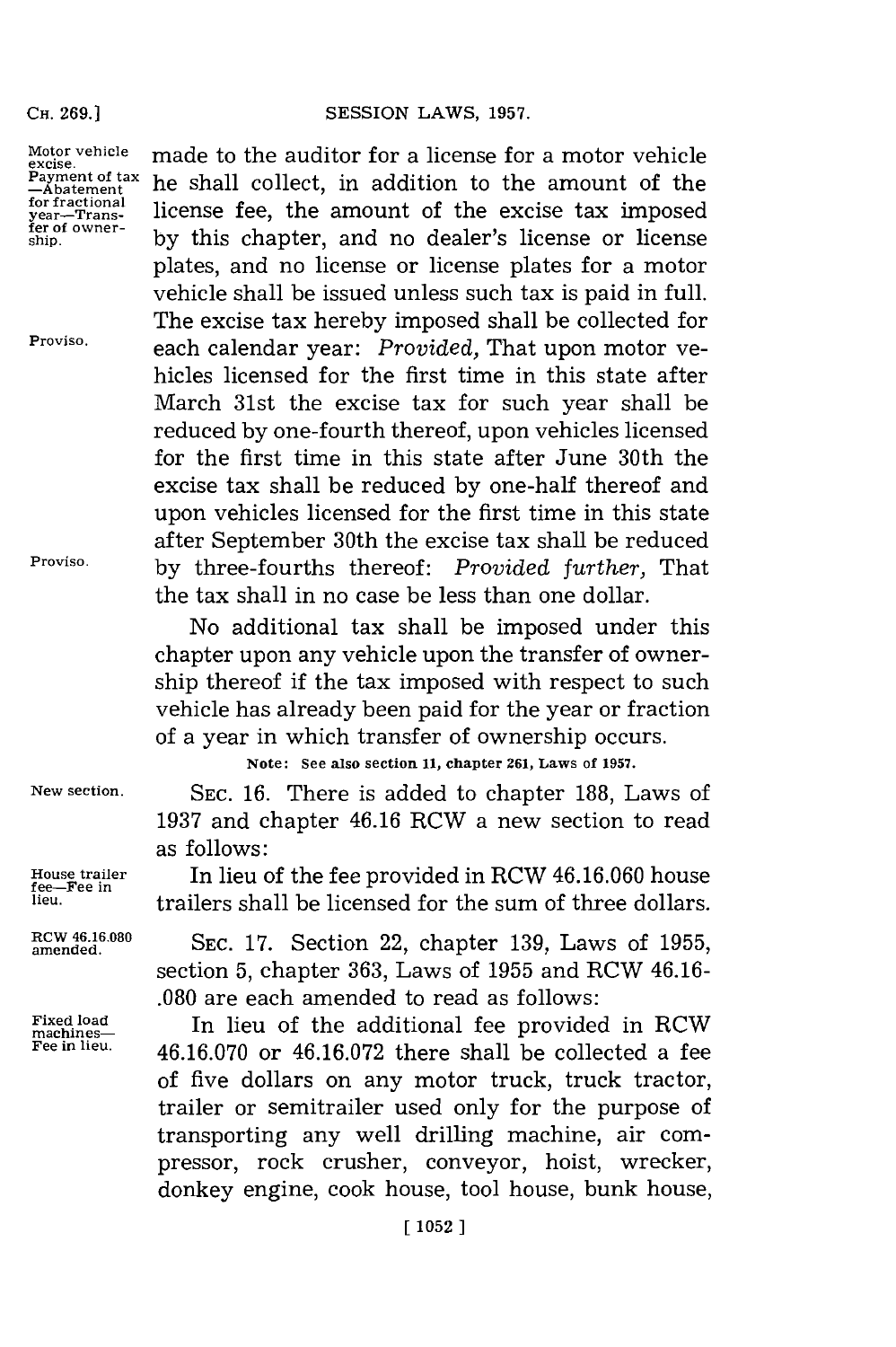or similar machine or structure attached to or made a part of such motor truck, trailer, or semitrailer: *Provided,* That no additional fee shall be collected under this section or under RCW **46.16.070** or 46.16- **.072** on any house trailer.

**SEC. 18.** Section **1,** chapter 264, Laws of **1955** and **RCW 82.14.010** RCW 82.44.010 are each amended to read as follows:

For the purposes of this chapter, unless context **Definitions.** otherwise requires:

"Motor vehicle" means all motor vehicles, trailers "Motor veand semitrailers used, or of the type designed primarily to be used, upon the public streets and highways, for the convenience or pleasure of the owner, or for the conveyance, for hire or otherwise, of persons or property, including fixed loads and facilities **for** human habitation; but shall not include **(1)** vehicles carrying exempt licenses, (2) dock and warehouse tractors and their cars or trailers, lumber carriers of the type known as spiders, and all other automotive equipment not designed primarily for use upon public streets, or highways, **(3)** motor vehicles or their trailers used entirely upon private property, or (4) motor vehicles owned **by** nonresident military personnel of the armed forces of the United States or Canada, stationed in the state of Washington provided such personnel were also nonresident at the time of their entry into military service; or **(5)** house trailers as defined in RCW **82.50.010.**

"'Commission"~ or "tax commission"~ means the tax **::Commission"** commission of the state. **Example 20** is the state.

**SEC. 19.** Section **8,** chapter **139,** Laws of **1955 Repeal.** and RCW **82.50.080,** and section **10,** chapter **139,** Laws of **1955** and RCW **82.50.100,** and section **15,** chapter **139,** Laws of **1955** and RCW **82.50.150** are hereby repealed.

**[ 1053**

SEC. 20. There is appropriated to the department **Appropriation.** of licenses from the general fund, the sum of twenty-

**[CH. 269.**